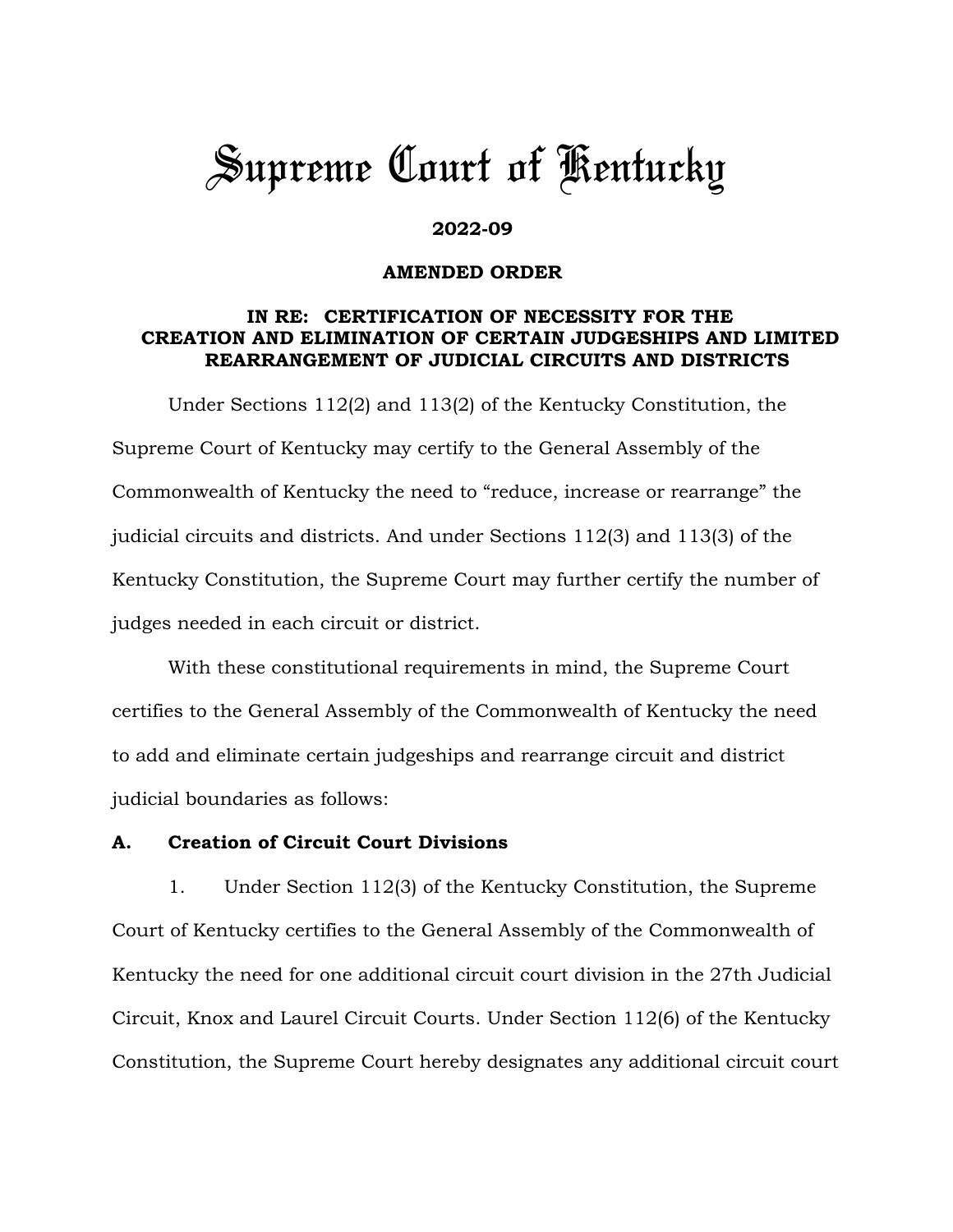division created pursuant to this Certification of Necessity as a family court division.

2. Under Section 112(3) of the Kentucky Constitution, the Supreme Court of Kentucky certifies to the General Assembly of the Commonwealth of Kentucky the need for one additional circuit court division in the 14th Judicial Circuit, Bourbon, Scott and Woodford Circuit Courts. Under Section 112(6) of the Kentucky Constitution, the Supreme Court hereby designates any additional circuit court division created pursuant to this Certification of Necessity as a family court division.

3. Under Section 112(3) of the Kentucky Constitution, the Supreme Court of Kentucky certifies to the General Assembly of the Commonwealth of Kentucky the need for one additional circuit court division in the 56th Judicial Circuit, Caldwell, Livingston, Lyon and Trigg Circuit Courts.

4. Under Section 112(3) of the Kentucky Constitution, the Supreme Court of Kentucky certifies to the General Assembly of the Commonwealth of Kentucky the need for one additional circuit court division in the 6th Judicial Circuit, Daviess Circuit Court. Under Section 112(6) of the Kentucky Constitution, the Supreme Court hereby designates any additional circuit court division created pursuant to this Certification of Necessity as a family court division.

5. Under Section 112(3) of the Kentucky Constitution, the Supreme Court of Kentucky certifies to the General Assembly of the Commonwealth of Kentucky the need for one additional circuit court division in the 16th Judicial

2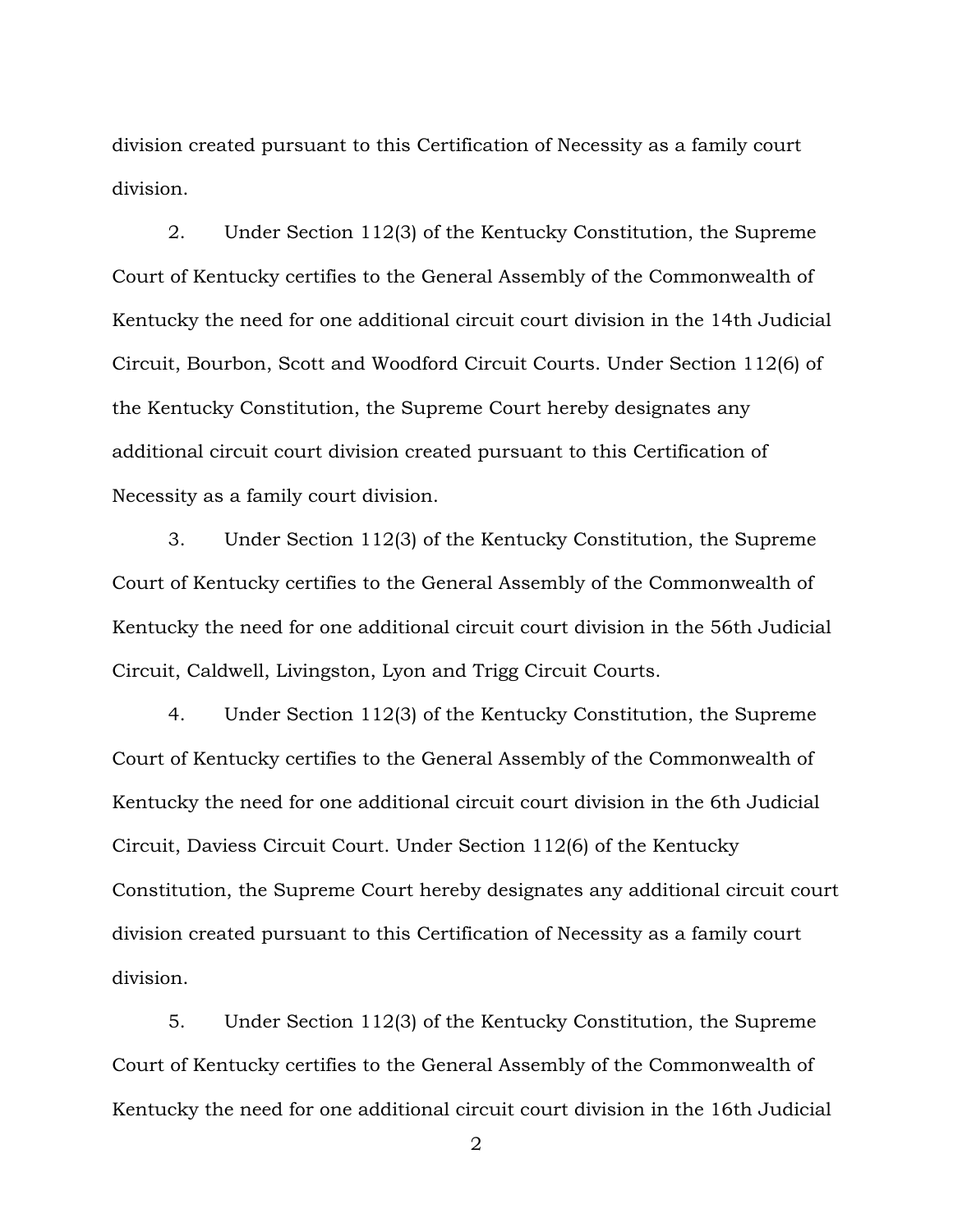Circuit, Kenton Circuit Court. Under Section 112(6) of the Kentucky Constitution, the Supreme Court hereby designates any additional circuit court division created pursuant to this Certification of Necessity as a family court division.

6. Under Section 112(3) of the Kentucky Constitution, the Supreme Court of Kentucky certifies to the General Assembly of the Commonwealth of Kentucky the need for one additional circuit court division in the 8th Judicial Circuit, Warren Circuit Court.

7. Under Section 112(3) of the Kentucky Constitution, the Supreme Court of Kentucky certifies to the General Assembly of the Commonwealth of Kentucky the need for one additional circuit court division in the 25th Judicial Circuit, Clark and Madison Circuit Courts.

8. Under Section 112(3) of the Kentucky Constitution, the Supreme Court of Kentucky certifies to the General Assembly of the Commonwealth of Kentucky the need for one additional circuit court division in the 3rd Judicial Circuit, Christian Circuit Court. Under Section 112(6) of the Kentucky Constitution, the Supreme Court hereby designates any additional circuit court division created pursuant to this Certification of Necessity as a family court division.

9. Under Section 112(3) of the Kentucky Constitution, the Supreme Court of Kentucky certifies to the General Assembly of the Commonwealth of Kentucky the need for one additional circuit court division in the 15th Judicial Circuit, Carroll, Grant and Owen counties. Under Section 112(6) of the

3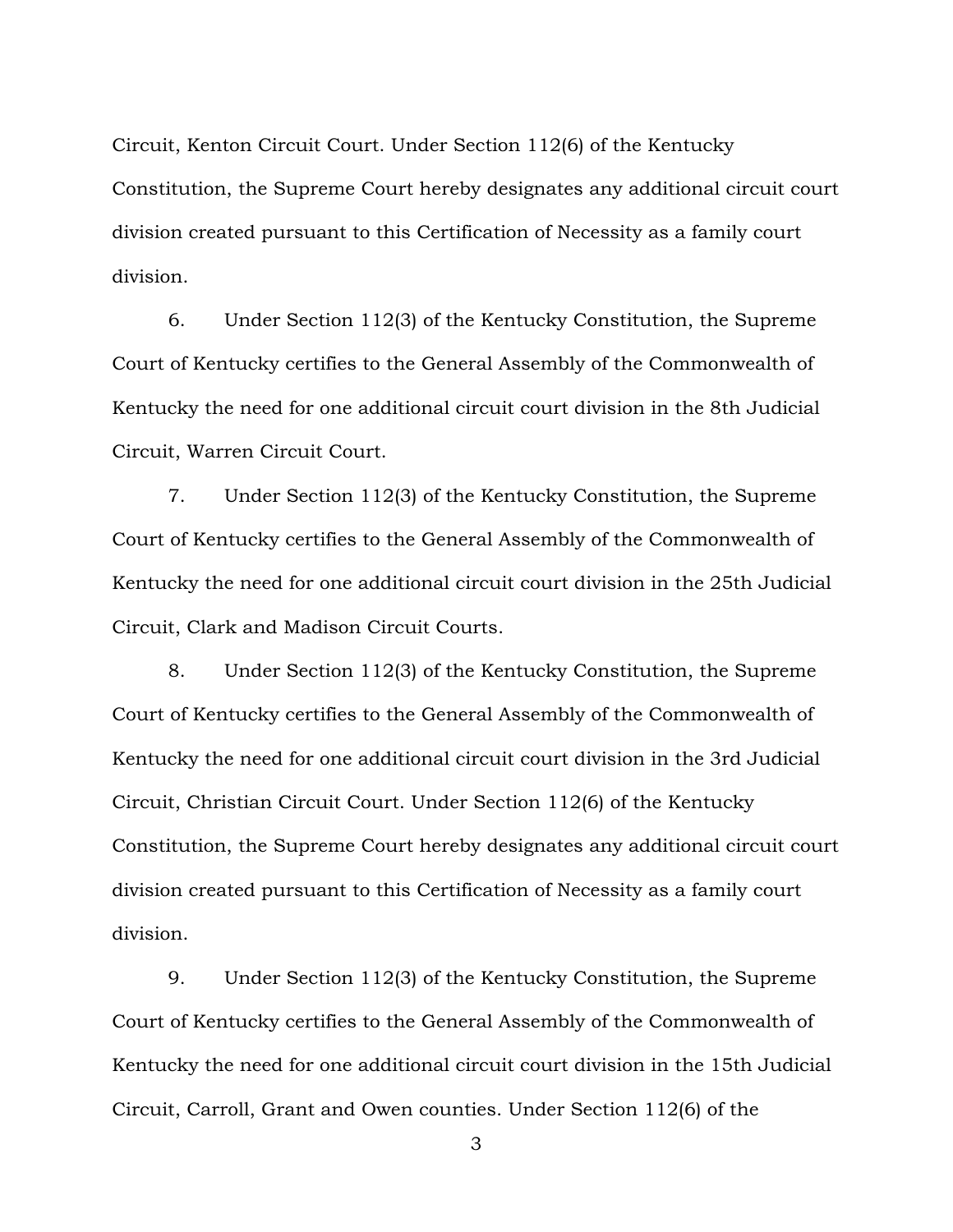Kentucky Constitution, the Supreme Court hereby designates any additional circuit court division created pursuant to this Certification of Necessity as a family court division.

## **B. Elimination of District Court Divisions and Limited Rearrangement of Circuit and District Judicial Boundaries**

1. Under Section 113(3) of the Kentucky Constitution, the Supreme Court of Kentucky certifies to the General Assembly of the Commonwealth of Kentucky the need to eliminate one district court division in the 31st Judicial District, Floyd District Court.

2. Under Section 113(3) of the Kentucky Constitution, the Supreme Court of Kentucky certifies to the General Assembly of the Commonwealth of Kentucky the need to eliminate one district court division in the 41st Judicial District, Clay, Jackson and Leslie District Courts.

3. Under Sections 113(2) and (3) of the Kentucky Constitution, the Supreme Court of Kentucky certifies to the General Assembly of the Commonwealth of Kentucky the need to combine the 42nd Judicial District, Calloway District Court, with the 58th Judicial District, Marshall District Court, to create a newly constituted 42nd Judicial District consisting of Calloway and Marshall District Courts. <sup>1</sup> The Supreme Court further certifies the need to eliminate one district court division from the newly constituted 42nd Judicial District, Calloway and Marshall District Courts.

<sup>&</sup>lt;sup>1</sup> The 42nd Judicial Circuit currently consists of Calloway and Marshall Counties.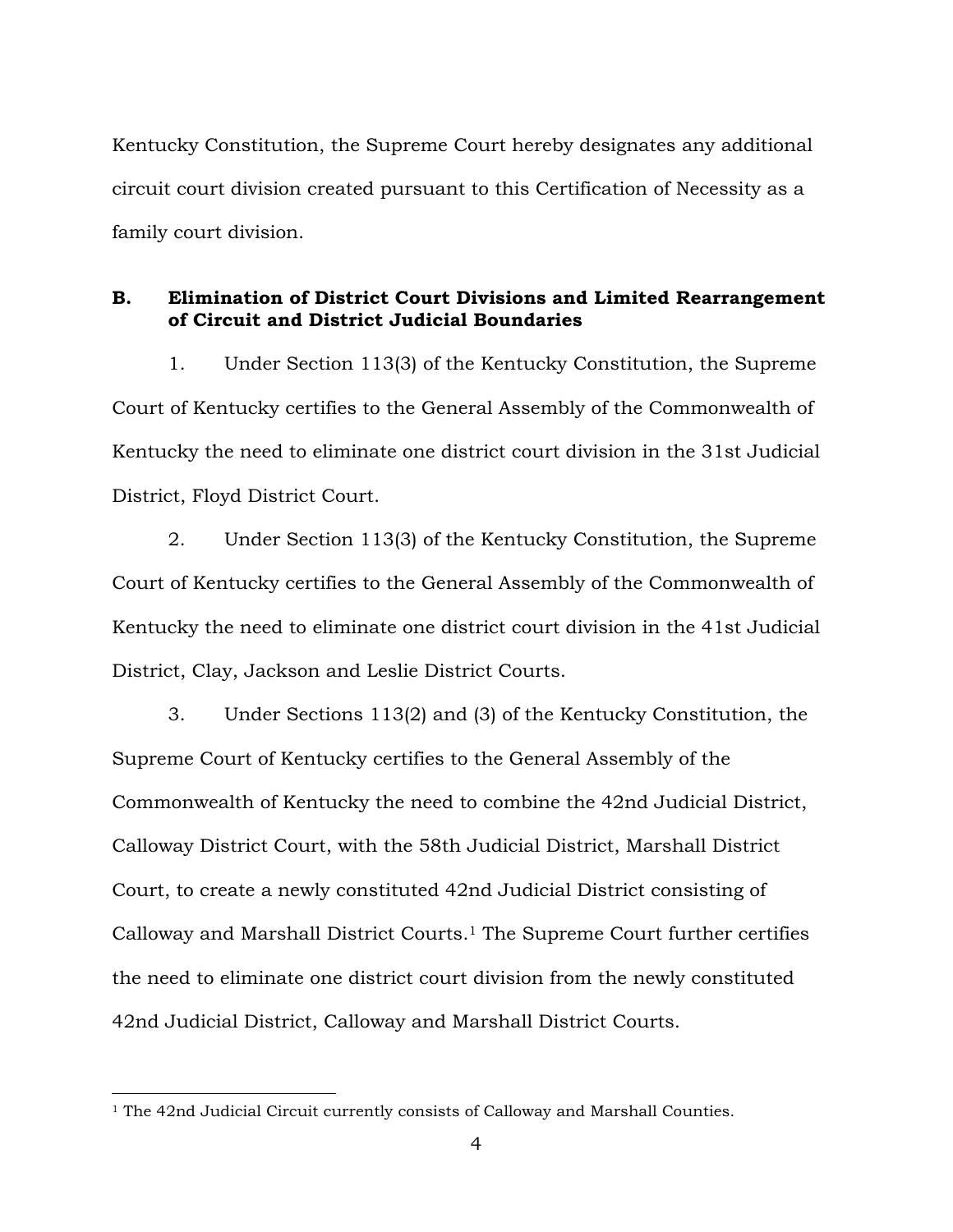4. Under Section 113(3) of the Kentucky Constitution, the Supreme Court of Kentucky certifies to the General Assembly of the Commonwealth of Kentucky the need to eliminate one district court division in the 4th Judicial District, Hopkins District Court.

5. Under Section 113(3) of the Kentucky Constitution, the Supreme Court of Kentucky certifies to the General Assembly of the Commonwealth of Kentucky the need to eliminate one district court division in the 51st Judicial District, Henderson District Court.

6. a. Under Sections 112(2) and 113(2) of the Kentucky Constitution, the Supreme Court of Kentucky certifies to the General Assembly of the Commonwealth of Kentucky the need to move Edmonson County from the 38th Judicial Circuit and District, Butler, Edmonson, Hancock and Ohio Counties, to the 8th Judicial Circuit and District, Warren County.

b. Under Section 113(3) of the Kentucky Constitution, the Supreme Court of Kentucky certifies to the General Assembly of the Commonwealth of Kentucky the need to eliminate one district court division in the newly constituted 38th Judicial District as established under Section B(6)(a), Butler, Hancock and Ohio District Courts.

7. Under Section 113(3) of the Kentucky Constitution, the Supreme Court certifies to the General Assembly of the Commonwealth of Kentucky the need to eliminate one district court division from the 40th Judicial District, Clinton, Russell and Wayne District Courts.

5